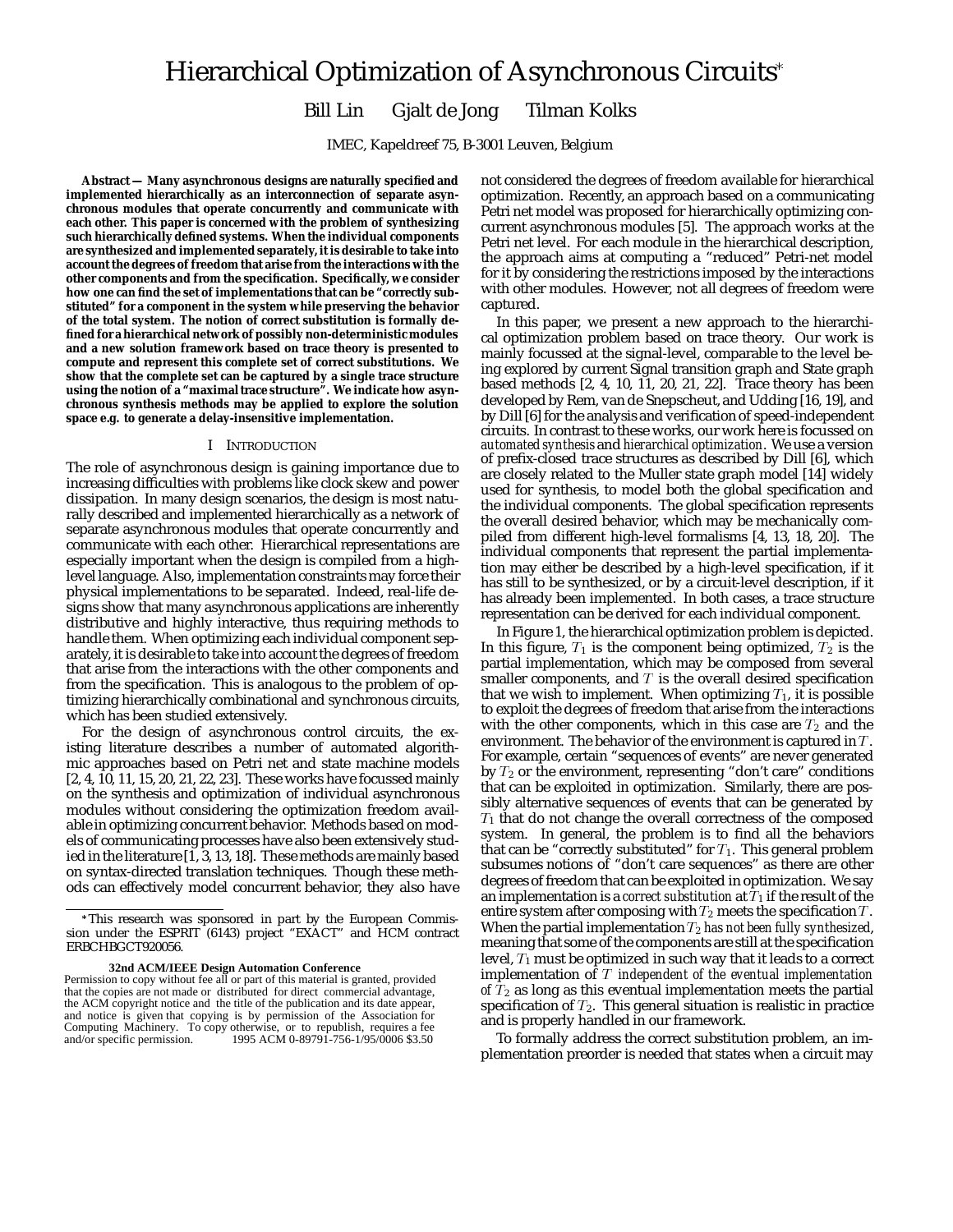

Figure 1: Specification T of a hierarchical design;  $T_1$  is the component to be optimized;  $T_2$  represents the partial implementation.

be "safely" substituted by another one, irrespective of its environment. In e.g. [6, 7], such necessary conditions are given. The insufficiency of these conditions, as they may lead to "incorrect circuits", has also been observed in [8], where constraints are defined to remedy this. However, these constraints restrict the design space too severely by stating that *all* specified behavior of the specification must be made. This is not necessary in the case of non-deterministic output choices. In this paper we extend the implementation pre-order of conformance to remedy its deficiency for hierarchical synthesis and optimization of incompletely specified and non-determistic specifications. In [12], a similar approach is used for synchronous systems. Nondeterminism is usually the key to succinct (hierarchical) specifications as it allows to describe a set of possible behaviors in a single specification. It provides synthesis methods with all the possible freedom for optimization.

We show that *all possible correctsubstitutions*for a hierarchically defined component can be captured by a *single*trace structure using a notion of a *maximal trace structure*, and we present a general solution framework for computing this maximal trace structure. The computed trace structure is maximal in the sense that all trace structures that correspond to "correct substitutions" can be derived from it via some combination of "concurrency reduction" and "state assignment". From a synthesis point of view, this maximal trace structurecan be viewed as a state graph where state graph based concurrency reduction, state assignment, and gate-level hazard-free synthesis methods can be applied to explore the solution space [2, 4, 10, 11, 15, 20, 21, 22]. Note that an initial behavior of  $T_1$  may not be given. This situation arises in the "rectification" problem where we are trying to modify an "existing" design (the partial implementation) by attaching additional circuitry to it (the component under consideration).

The outline of the paper is as follows. Section II provides notation and terminology used in this paper. Section III develops notions of *progress* and *simulation* that extend the basic notion of conformance used in verification in order to characterize the correct substitution problem and the issue of implementability. Section IV presents the framework for characterizing and computing the set of all correct substitutions. Section V addresses the problem of synthesis and optimization from the maximal set of correct substitutions. We have implemented our solution framework and have applied it to a number of examples. Section VI summarizes these experiments.

#### II NOTATIONS AND TERMINOLOGY

In this section we will introduce the mathematical notions used in this paper. First we will present state graphs as the specification formalism for an asynchronous circuit to be synthesized.

#### *A State Graphs*

State graphs are a commonly used entry point for the automatic synthesis of asynchronous circuits [21, 22]. State graphs can be derived procedurally from higher-level specifications like bounded Petri-nets (i.e. Signal Transition Graphs [4]) and can thereafter be manipulated to yield, for example, a hazard-free circuit.

Formally, a state graph is a finite state machine represented by a five-tuple  $G = (I, O, S, \delta, s_o)$ . I is the set of *input* wires, and O is the set of *output* wires,  $(I \cap O = \emptyset)$ . S is a finite set of states and  $s_0 \in S$  is the *start state*. Let the alphabet A be defined by  $A = I \cup O$ . Then  $T = A \times \{+,-\}$  is the set of *signal transitions*, where each transition is represented as  $a +$  or  $a -$  for a rising or a falling transition on a wire  $a \in A$  respectively. Then  $\delta: S \times T \mapsto \textbf{2}^{\scriptscriptstyle S}$  is a mapping representing the *transition relation* such that if  $\delta(s,t)=s'$  is defined,  $t$  is said to be *enabled* in state  $s$ and the *firing* of  $t$  takes the system from state  $s$  to state  $s'$  . This is also denoted as  $s \stackrel{\smile}{\rightarrow} s'$  .

Each state in the state graph is labeled with a *binary vector*  $\langle s(1), s(2), \ldots, s(n) \rangle$  according to the wires  $A = \{a_1, a_2, \ldots, a_n\}$ of the system. The labeling is given by a *state assignment function*  $\lambda_A : S \times A \mapsto \{\mathbf{0}, \mathbf{1}\}$  where for a given state  $s \in S,$   $s(i)$  denotes the *i*-th component of *s* corresponding to the value of wire  $a_i \in$ A. The state assignment function is defined as follows: (1) if  $s(i) = 0 \wedge t = a_i + \text{ then } s'(i) = 1;$  (2) else if  $s(i) = 1 \wedge t = a_i$ then  $s'(i) = 0$ ; (3) otherwise,  $s'(i) = s(i)$ .

A state in the state graph captures the state of all wires in a circuit, while a state transition is a transition of exactly one wire. There may be many wires enabled in a state, but exactly one signal transition is fired at a time implying it to be an *interleaved concurrency* model.

#### *B Trace Structures*

In the previous section, we have defined state graphs as a specification model of asynchronous circuits. In [6, 16, 19], trace structures are defined to formally reason about asynchronous circuits. Trace structures are an extension of state graphs by having an additional notion of failure such that a refinement relation can be introduced for correctness implementability. For this paper to be self-contained, we will in this section review trace theory as can for instance be found in [6].

A trace is a sequence of input and output transitions defined over the input signals I and output signals O of a circuit. A *trace structure* then defines the set of success, failure and impossible traces of an asynchronous circuit. Formally and most generally,a *trace structure*  $T$  is a quadruple  $(I, O, S, F)$ , where  $I$  is a finite set of *input signals* and O is a finite set of *output signals*  $(I \cap O = \emptyset)$ . Let  $A = I \cup O$ . Then  $S \subseteq A^*$  is the set of *success traces* and  $F \subseteq A^*$  is the set of *failure traces*. The set P of *possible traces* is defined to be  $P = S \cup F$  and the set  $X = A^* - P$  forms the *impossible traces*.

For asynchronous circuits, we only need to consider *canonical prefix-closed trace structures* in which S is prefix-closed,  $S \cap F = \emptyset$ and  $F = ((S \cup \{\epsilon\})I - S)A^*$ . It follows that for canonical trace structures the sets  $F$  and  $X$  are suffix closed and are completely determined by the success language  $S$  of the trace structure. Semantically, for a canonical trace structure representing a circuit,  $F$  captures the input events under which the behavior of the circuit is *not defined*. <sup>X</sup> represents traces with outputs that are *not generated* by the circuit. Although we are only interested canonical trace structures, some of the intermediate steps below may yield non-canonical trace structures.

To define operations on trace structures, we first introduce two auxiliary functions. Let  $\phi(D)(x): A^{\star} \mapsto (A-D)^{\star}$  be a function that maps a string x, defined over alphabet A, to a string  $x'$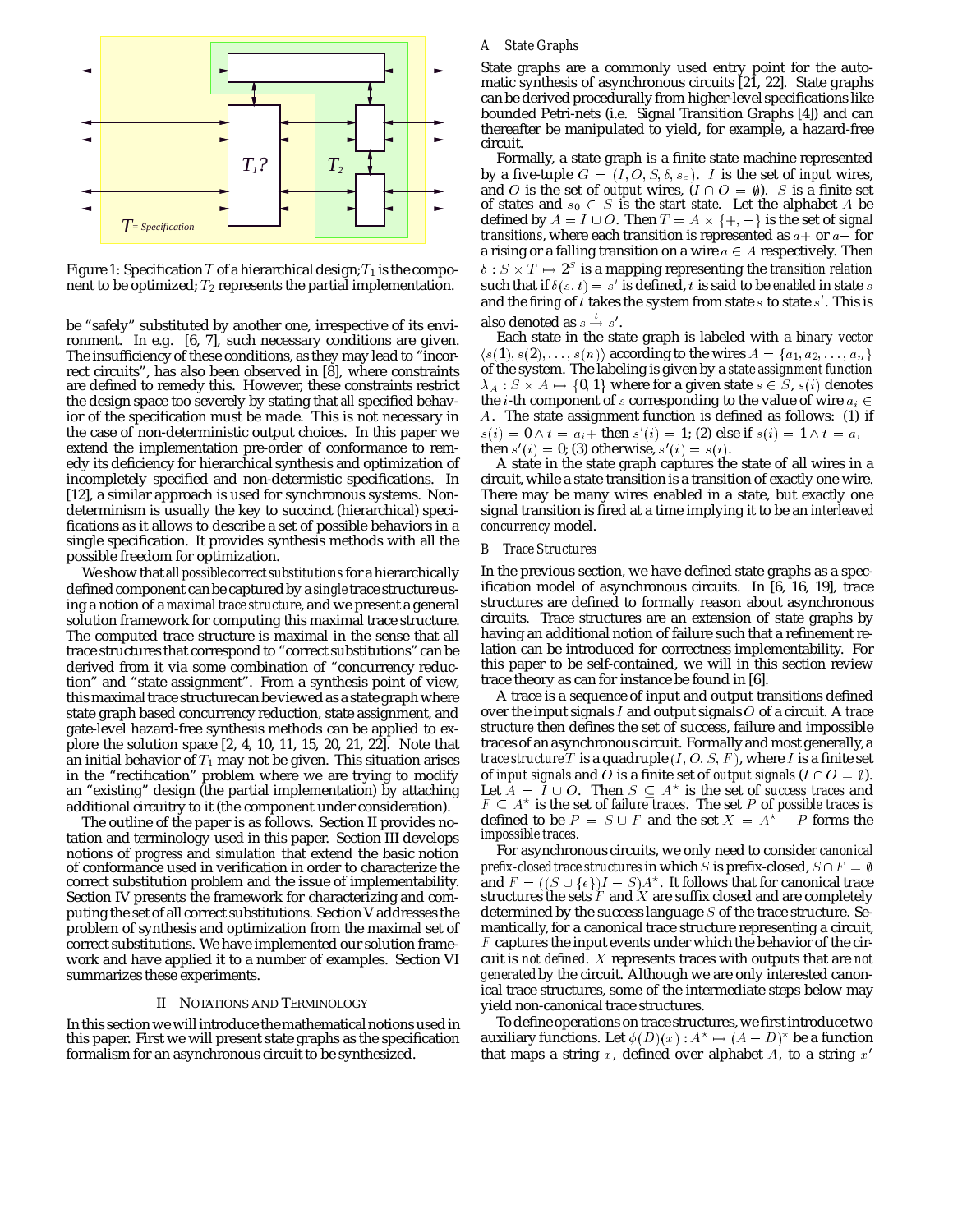defined over  $A - D$  such that any occurrence of a symbol in x that is in *D* is replaced by the empty string  $\epsilon$ .  $\phi(D)(x)$  on a string x is extended in the natural way to a function  $\phi(D)(X)$  over a set of strings X. Let  $\phi^{-1}(D)(x') = \{x \in A^* \mid \phi(D)(x) = x'\}$  be the *inverse homomorphic image* function of  $\phi$ .

The **hide** operator is used to define a trace structure in only a partial alphabet. Formally, let  $D$  be a set of signals to hide. Then  $T' = \textbf{hide}(D)(T)$  is the trace structure  $T' = (I - D, O - D)$  $D, \phi(D)(S), \phi(D)(F)$ . Normally, hiding is only applied to a set of *output* signals. The *projection* onto a set of signals is the dual of the hide operator:  $T' = \text{project}(D)(T) = \text{hide}((I \cup O) - D)(T)$ . As a result of applying **hide** the trace structure may be noncanonical since the resulting success and failure language may overlap. When a system is supposed to fail whenever it may *possibly* fail, the resulting trace structure can be made canonical by removing the overlapping failure traces from S, as in [6].

The essential operation on circuits is the construction of a network of circuits by interconnecting them through common wires. This composition operator determines the *common behavior* of the two trace structures. To allow this, the languages have to be defined over a common alphabet. Let  $T = (I, O, S, F)$  and  $T' = (I', O', S', F'),$  with  $O \cap O' = \emptyset$ , be two trace structures defined over the same alphabet. Formally, the *composition* of  $T$  and  $T'$ , denoted as  $T \parallel T'$ , is defined as the trace structure  $T'' = ((I \cup I') - (O \cup O'), O \cup O', S'', F'')$  with  $S'' = S \cap S',$  $F'' = (F \cap P') \cup (P \cap F')$  and  $X'' = X \cup X'$ . For trace structures  $T$  and  $T^\prime$  that are not defined over the same alphabet, the composition is defined as  $T \parallel T' = \phi^{-1} (A' - A)(T) \parallel \phi^{-1} (A - A')(T')$ by first expanding them to a common alphabet.

#### *C Conformance*

Given a specification  $T<sub>S</sub>$ , and an implementation  $T<sub>I</sub>$ ,  $T<sub>I</sub>$  is said to be a "safe substitution" when it does not show more behavior than given by the specification. This safe substitution is also called *conformance* and can be formally defined in terms of languages as:

**Definition 1** Let  $T = (I, O, S, F)$  and  $T' = (I', O', S', F')$  be two *canonical, non-empty trace structures.*  $T$  conforms *to*  $T'$ *, denoted*  $T\preceq T'$  , iff  $I=I'$  ,  $O=O'$  and  $P\subseteq P'$  and  $F\subseteq F'$  (or equivalently:  $X \supseteq X'$  and  $F \subseteq F'$ ).

Conformance is a necessary condition for a circuit to correctly implement a specification and the above definition directly provides a procedure for checking it based on language containment.

A trace structure  $T = (I, O, S, F)$  is called *failure free* if its failure set F is empty. The *mirror* or *reflection* of a trace structure  $T = (I, O, S, F)$ , denoted by **mirror** $(T)$ , defines a unique maximum environment  $T^{\scriptscriptstyle M}$  such that  $T$  composed with that environment  $T^{\scriptscriptstyle{M}}$  yields a failure-free trace structure [6, 7]. For a canonical trace structure  $T = (I, O, S, F)$ , **mirror** $(T)$  is defined as  $(O, I, S, X)$ . Conformance can now equivalently be defined using the mirror operation:

**Lemma 1** Let  $T_I$  and  $T_S$  be two canonical, non-empty trace struc*tures. Then*  $T_I \preceq T_S$  iff  $T_I \parallel \text{mirror}(T_S)$  is failure-free.

While state graphs are used as a starting point for the synthesis of a circuit implementing it, they can be translated very easily into trace structures so that it is possible to formally reason with them. As we consider only canonical trace structures  $T = (I, O, S, F)$  in which the failure set and the impossible trace set are determined uniquely by the success language, such trace structures are fully characterized by a triple  $(I, O, S)$ . In Section V we show that all operations on trace structures can be implemented by operations on (deterministic) finite automata [9]. It is then straightforward

to see that state graphs are canonical trace structures in which the state graph itself represents exactly the success language.

Note that state graphs have a 4-phase interpretation of signal transitions by using explicit rise and fall transitions in the description, whereas the trace structures defined in [6] use a 2 phase interpretation of such events. However, this difference in interpretation only shows up in the computation of the failure (and impossible) trace sets for a canonical trace structure. Dill's trace theory can then be applied without further change.

#### III PROGRESS AND SIMULATION

In this section, we develop notions of *progress* and *simulation* that extend the basic notion of conformance used in verification in order to characterize the correct substitution problem. Conformance is a necessary but not sufficient condition for a trace structure  $T_I$  to actually implement a trace structure  $T_S$ . It guarantees that nothing "bad" happens, but it does not require for the actual implementation to produce sufficiently enough success traces. As an example, the empty trace set is always conforming.

To remedy this, we define a notion of *progress* of a trace structure  $T_{\mathcal{I}}$  with respect to a trace structure  $T_{\mathcal{S}}$  with the same input and output signals. Intuitively, progress states that if a success trace is in both trace structures  $T<sub>S</sub>$  and  $T<sub>I</sub>$ , and that trace is followed in the specification  $T_S$  by events on output signals only, then  $T_I$  generates at least one of those output events. This property is not guaranteed by conformance alone. Conformance would actually allow that success trace to become an impossible trace on those outputs in  $T_I$ , resulting in a practically useless circuit. Formally, progress is defined as follows.

**Definition 2** Let  $T_I = (I, O, S, F)$  and  $T_S = (I', O', S', F')$  be *two trace structures with*  $I = I', O = O'$ . The set  $V(x) = \{a | a \in$  $A$ ,  $x a$  in  $S'$  *is the set of symbols that are accepting suffixes of a string*  $x$  in  $S'$ . Then  $T_I$  is said to make progress w.r.t.  $T_S$  iff

$$
x \in S \land V(x) \subseteq O \Rightarrow \exists p \in V(x) : xp \in S
$$

I.e. when a success trace can only be extended by some outputs in the specification, the set of success traces of  $T_I$  must include at least one of these outputs.

Now, we can define the necessary and sufficient conditions of a trace structure to correctly implement a specification,expressed by the term simulation:

**Definition 3** Let  $T_I = (I, O, S, F)$  and  $T_S = (I', O', S', F')$ be two canonical, non-empty trace structures with  $I~=~I^{\prime}, O~=~$ O'. T<sub>I</sub> simulates T<sub>S</sub>, denoted as  $T_I \sim T_S$ , iff  $T_I \preceq$  $T_S$  and  $T_I$  makes progress w.r.t.  $T_S$ 

When we say that  $T$  simulates  $T^{\prime}$ , we imply several properties. First, all input choices in  $T^\prime$  are maintained in  $T$  and in addition no outputs may be generated by  $T$  that were not specified in  $T'$ . These properties are expressed by the conformance constraint. Furthermore, the progress constraint expresses that at least one output has to be generated by  $T$  when there are only output choices for a trace in  $T'$ . As an example, let  $T' = (\{a\}, \{b, c, d\}, (a(b + c + d))^{\star}, A^{\star}aa A^{\star}).$  Then  $T = (\{a\}, \{b, c, d\}, (a(b + c)a(c + d)a(b + d))^*$ ,  $A^*aa A^*$  makes progress w.r.t. T' but  $T' = (\{a\}, \{b, c, d\}, a(d)a, A^* a a A^*)$  does not.

Note that in a situation where for a success trace there are input choices as well as output choices, simulation implies that all inputs choices must be present in  $T$  but an arbitrary (and possibly empty) subset of the output choices may be present in  $T$ . This reduction of output choices allowed by the simulation property, is called *output concurrency reduction*, and it is valid from a *behavioral* point of view, i.e. in terms of success traces. However, it is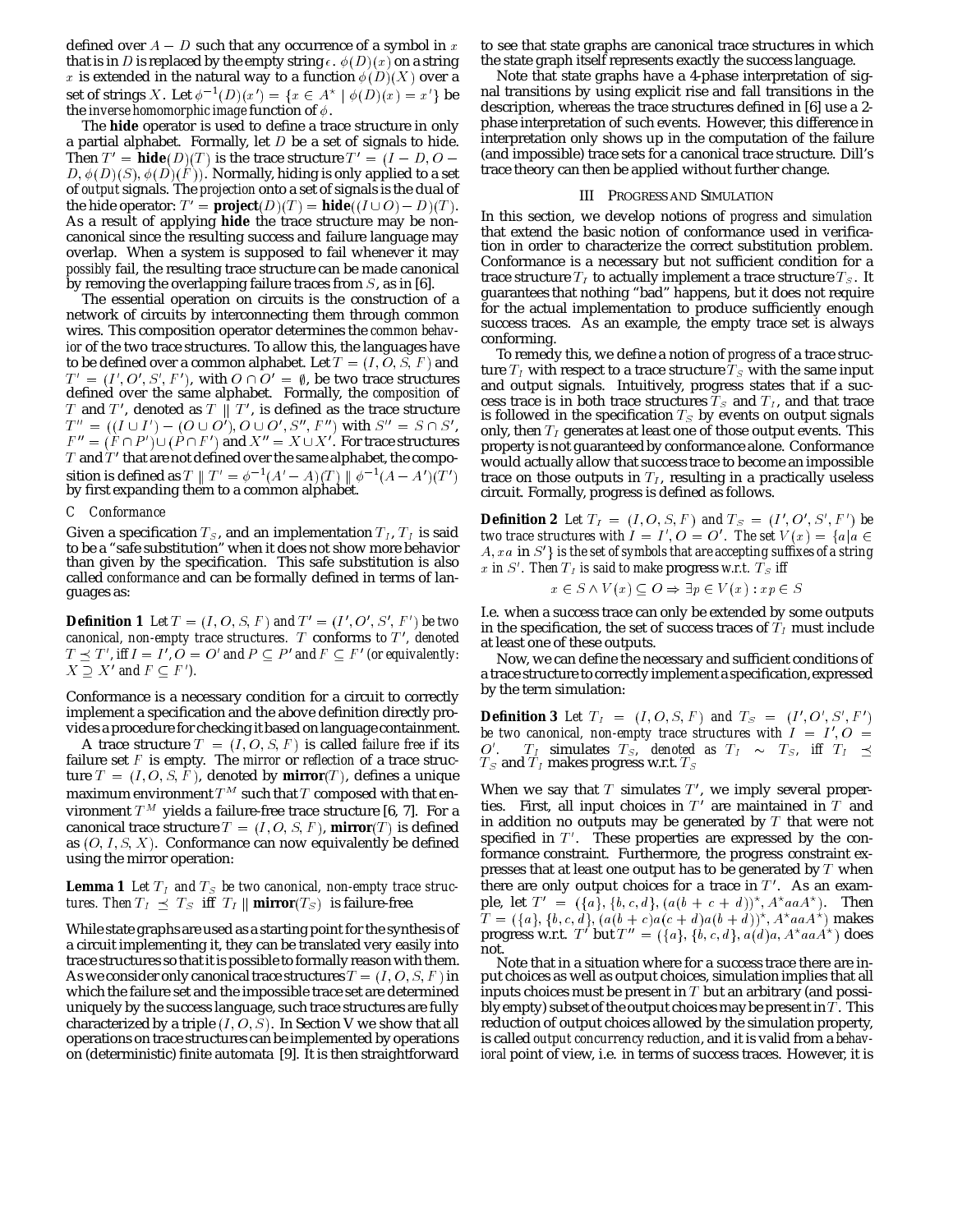possible that synthesis techniques do not allow *arbitrary* output concurrency reduction as the assumed underlying architecture of the circuit may require certain properties about the structure of the state graph and therefore of the set of success traces.

#### IV FINDING THE MAXIMUM SET OF CORRECT SUBSTITUTIONS

A known and important problem in the context of interacting hierarchical asynchronous circuits, is the *correct substitution problem*. This problem was already motivated and intuitively depicted in Section I. In this section, the theoretical framework for this problem is stated in terms of trace structures using the notions of progress and simulation defined in the previous section. This will provide us with a *general* solution to the problem by the derivation of a *maximal trace structure*.

Due to the interaction of the replaceable circuit with its surrounding network, of which the behavior is (partially) specified, the environment of the circuit to be replaced may be more restricted, e.g. by generating less inputs to this circuit, then given by its initial specification. Therefore, in general more than a single solution exists to the correct substitution problem.

Besides this cause of possibly having more than one correct substitution, the choice of network topology also affects the solution space. A *network topology* defines the actual interconnection of the substituted module with the rest of the system. In Figure 1, the replaceable module  $T_1$  is shown to have a particular set of input and output signals. It can, however, be the case that a solution for  $T_1$  with also using some internal signal of  $T_2$ , or primary input or output of  $T$  which was not specified as input or output for  $T_1$ , may result in a more efficient solution replacement for  $T_1$ . Those signals reflect behavior already implemented by another module which may be used in the implementation of  $T_1$ .

To represent all the possible solutions to the correct substitution problem, we will exactly define the maximal behavior to which the solution must conform. It will be proven that this maximal behavior can be represented by a *single* canonical trace structure. By the use of trace structures, which describe the behavior of hierarchical systems in terms of languages, a full general model is provided. In addition, it can be made independent of the specific network topology of (local) input and (local) output signals. This allows to describe solutions ranging over an *arbitrary topology*. Therefore, we formulate the solution of the correct substitution problem in two ways. One describes the circuit to be substituted depending on the global space of all possible inputs, while the other describes it in terms of a particular topology. In the following, let the specification of the overall circuit be given by a trace structure  $T = (I, O, S, F)$ , and the module that is to be replaced be given by  $T_1 = (I_1, O_1, S_1, F_1)$ . The remaining and (possibly only partially) specified partial implementation is represented by a single canonical trace structure  $T_2 = (I_2, O_2, S_2, F_2)$ .  $T_2$  can be derived by the parallel composition of all the trace structures of its modules.

In the following, we will show that a maximal trace structure can be derived for the correct substitution problem. This circuit is maximal in the sense that there exists no other solution that has more concurrency. It is the solution that does not restrict the freedom of synthesis tools to generate an implementation with respect to their own implementation constraints and optimization strategies. Two main techniques are used in automatic asynchronous circuit design: (1) reduction of output concurrency, and (2) addition of state signals. State signals may be added to get a state assignment with which, for example, a speed-independent circuit can be generated. We show that any implementation generated in this way from the maximal solution is also a solution to the correct substitution problem. The correct substitution problem is formally defined as follows.

**Problem 1** *Let*  $T_2$  *and*  $T$  *be canonical trace structures.*  $T$  *represents the specification and*  $T_2$  *represents a partial implementation. The correct substitution problem is defined to be the problem of finding*  $T_1$  *such that*  $T_1 \parallel T_2 \sim T$ 

To provide a solution to this problem we make use of the following intermediate results.

**Theorem 1 (Global Space)** *Let*  $T_1$ ,  $T_2$  *(implementations)* and  $T$ *(specification) be canonical trace structures with alphabets*  $A_1$ ,  $A_2$ *and* A, respectively. Assume  $O_1 \cap O_2 = \emptyset$  and that  $A = A_1 \cup A_2$ and  $A_1 = A \cup A_2$ . Then  $T_1 \parallel T_2 \preceq T$  *if and only if*  $T_1 \preceq \text{mirror}(T_2 \parallel \text{mirror}(T))$ .

**Proof:** Let  $T_I = T_1 \parallel T_2$ , which implies  $T_I \preceq T$ . By the definitions of conformance and the mirror operator, we know that  $T_I \preceq$ T if and only if  $T_I \parallel$  **mirror**(T) is failure free. Expanding on  $T_I$ , it follows that  $T_1 \parallel T_2 \preceq T$  if and only if  $(T_1 \parallel T_2) \parallel$  **mirror** $(T)$ is failure free. Because the compose operator is associative, it follows that  $T_1 \parallel (T_2 \parallel mirror(T))$  must also failure free. This is the case if and only if  $T_1 \preceq \text{mirror}(T_2 \parallel \text{mirror}(T))$ .  $\Box$ 

**Corollary 1** *If*  $T_1 \preceq$  **mirror**  $(T_2 \parallel$  **mirror** $(T)$ *), then*  $\forall$   $T_2' \preceq T_2$  :  $T_1 \, \| \, T_2 \, \preceq \, T.$ 

Let  $T_{max} = \text{mirror}(T_2 \parallel \text{mirror}(T) )$  be the maximal trace structure. Theorem 1 shows that all  $T_1 \preceq T_{max}$  composed with  $T_2$ conform to  $T$ . However, as the corollary shows, this is also valid when  $T_1$  is composed with an arbitrary implementation  $T_2$  of  $T_2$ . This shows that  $T_{max}$  is maximal wrt to the conformance ordering  $\prec$ .

Theorem 1 defines the trace structure  $T_1$  in terms of the *global space* of *all possible input signals*. However, in reality, a component in a network of asynchronous circuits may only be defined in terms of a subset of all possible input signals. This can be required for reasons of optimization, to reduce the number of dependencies, or simply because in the actual implementation of the network,  $T_1$  does *not* have all possible input signals at its disposal. Then,  $T_1$  in Theorem 1 should be made independent of certain inputs. Equivalently, this can be expressed as the hiding of *output* signals on the *mirror* of  $T_1$ .

Now, we can express the conformance constraint to find the maximal trace structure in terms of a local space for  $T_1^{\prime}.$ 

**Theorem 2 (Local Space)** Let  $T_1$ ,  $T_2$  (implementations) and  $T$  (spec*ification)* be trace structures with alphabets  $A_1$ ,  $A_2$  and  $A$ , respec*tively.* Assume that  $T_1$  and  $T_2$  do not share any outputs (so they *can be composed), and that*  $A = A_1 \cup A_2$ . Also assume that  $A_1 \subseteq A \cup A_2$ . Then **project** $(A)(T_1||T_2) \preceq T$  *if and only if*  $T_1 \preceq$  **mirror**(**project**( $A_1$ )( $T_2$ |**mirror**(*T*))).

A similar corollary as above can be stated.

As  $T_{max}$  is in general not independent on all input signals, it is evident that signals may not be arbitrarily hidden. For those network topologies, an implementable solution does not exist to the correct substitution problem. It will be shown later how this can be checked according to the progress notion.

**Theorem 3** Let  $T_{max}$  = **mirror**( $T_2$  || **mirror**( $T$ )) *in the case of the global space situation, and let*  $T_{max}$  = **mirror**(**project**( $A_1$ )  $(T_2 \parallel$  **mirror** $(T)$ )) *in the case of the local space situation. Then*  $(T_1 \parallel T_2) \sim T$  *if and only if*  $T_1 \preceq T_{max}$  *and*  $(I, O, S_1, (S_1, I (S_1) A^* \sim T$ .

Note that the latter condition equals to  $T_1 \sim T$  in case  $T_1$  has the same set of inputs and outputs as  $T$  (e.g. in the global space situation).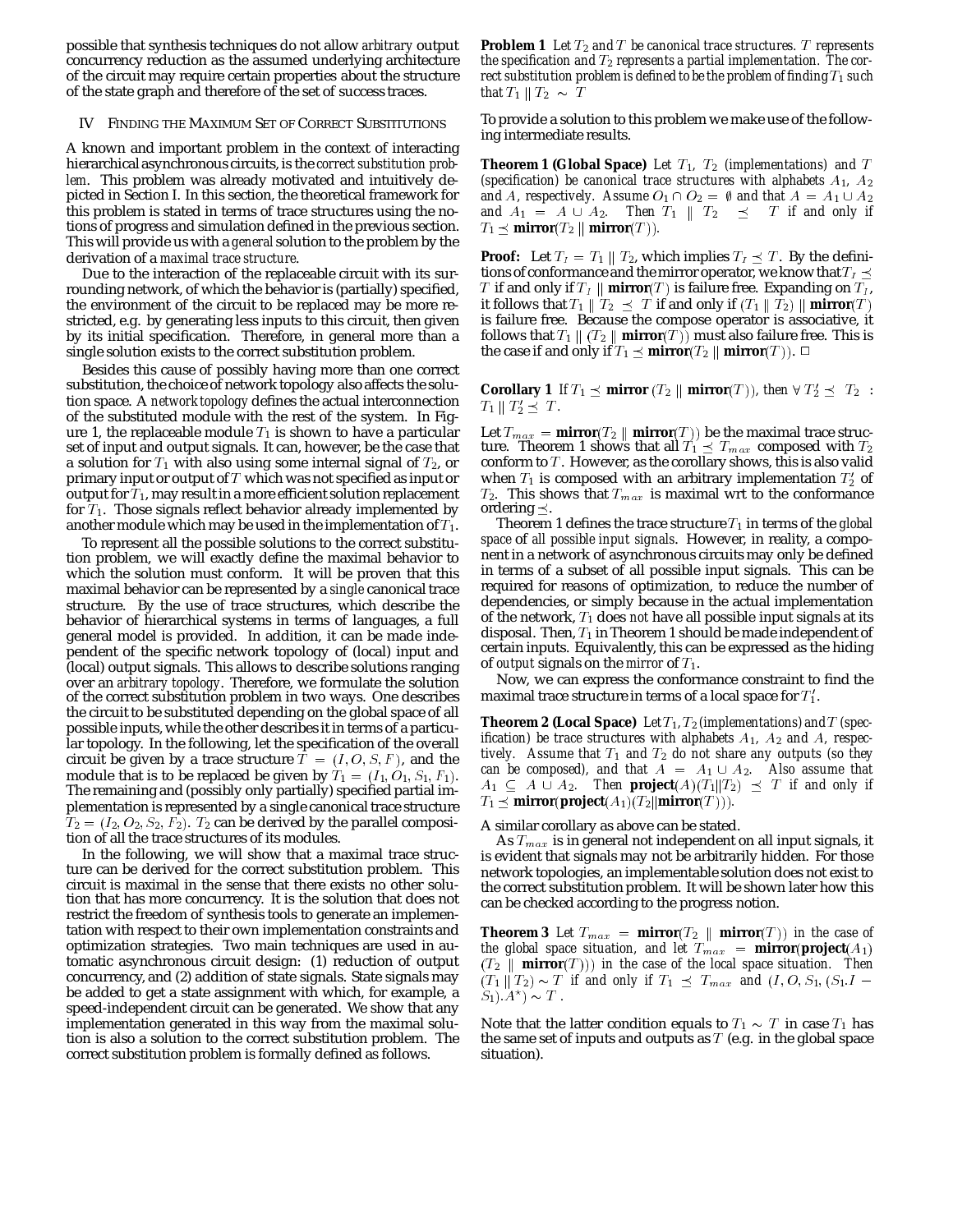**Proof:** By definition of simulation,  $(T_1||T_2) \sim T$  holds iff  $(T_1||T_2) \prec T$  and  $(T_1||T_2)$  makes progress w.r.t. T. This first condition holds iff  $T_1 \preceq T_{max}$ , by Theorem 1.

Regarding the second necessary condition that  $(T_1||T_2)$  must make progress w.r.t. T, note that the *success* language generated by  $(T_1 \| T_2)$  is at most  $S_{max} \cap S_2 = (S \cap S_2) \cap S_2 = (S \cap S_2) = S_{max}$ . Therefore,  $(T_1||T_2)$  makes progress w.r.t. T iff the *success* language of  $T_1 \preceq T_{max}$  actually makes progress w.r.t. T. Therefore, since strict formally we can not compare  $T_1$  and  $T$  directly, since their input and output signals are not compatible, we use  $(I, O, S_1, (S_1 I - S_1) A^*) \sim T. \square$ 

Instead of checking for all possible  $T_1 \prec T_{max}$  if it simulates T to see if *a* solution exists to the correct substitution problem, we actually compute  $T_{max}$  first and remove all traces from it that do not make progress w.r.t. T. The resulting trace structure  $T'_{max}$ contains all possible solutions. If  $T'_{max}$ , after composition with  $(I_2,O_2,A_2^*,\emptyset)$ , does not simulate  $T$ , then no solution exists, due to the restricted behavior of  $T_2$ .

## V SYNTHESIS PROCEDURE

The theorems stated in the previous sections provide us a with a solution framework to optimize or synthesize a hierarchical network of asynchronous circuits.

Starting from a high-level specification, for example in the form of a signal transition graph, of the specification  $P$  and a partial implementation  $P_2$ , we first convert both specifications into state graphs  $G$  and  $G_2$ , respectively. As described in Section II, the state graphs can be converted to trace structures  $T$  and  $T_2$ , respectively, in a straightforward way. To find all possible ways to optimize  $T_1$ , or just to find a legal  $T_1$  in the case of the rectification problem, such that  $T_1$  composed with  $T_2$  simulates T, we apply Theorem 3 and compute  $T_{max}$  by

 $T_{max} =$  **mirror**(**project**( $A_1$ )( $T_2$ ||**mirror**(*T*))),

where <sup>A</sup><sup>1</sup> may be a subset of all signals present in the network. Then, we check if there is a solution at all in transforming  $T_{max}$ 

into a  $T'_{max}$  by removing all non-simulating traces recursively. To satisfy the conditions of Theorem 3, it is checked if, this trace structure properly simulates the specification.

Before converting the maximal trace structure  $T_{max}$  back to a state graph, we can first apply classical state minimization [9] as  $T_{max}$  is now canonical and can be represented by a deterministic finite automaton  $G_{max}$ , which is the maximal state graph. Then we apply an asynchronous circuit synthesizer on  $G_{max}$ , e.g. [21, 22] to produce a speed-independent implementation for it.

#### *A Implementation details*

For finite state systems, all canonical prefix-closed trace structures can be modeled by classical finite automata[6, 12], In these automata, every state is accepting. The set of failure traces and the set of impossible traces can be modeled by adding two states, the failure state  $F$  and the impossible state  $X$  to which the undefined inputs and outputs are directed. All trace structure operations can be implemented as operations on these automata [9]. For the global space problem,  $T_{max}$  can then be computed in polynomial time and space. For the local space problem, a determinization procedure may be needed, which is exponential in the worst case.

 $T_{max}$  is the solution to the correct substitution problem when we only consider conformance. In that case, any conforming  $T_1 \preceq T_{max}$  is a solution. As all success trace sets  $\subseteq S_{max} \cup X_{max}$ are conforming, any subautomaton of the (unfolded)  $T_{max}$  is a solution. For implementability, we need to check also the progress condition. This check and the removal of the nonsimulatable traces in  $T_{max}$  can be implemented (in a similar way as in [12]) as additional language containment checks to generate a  $T_{max}$  in which all subautomata (possibly after unfolding)

are simulating solutions to the correct substitution problem. For the case of a non-deterministic  $T_2$ , it may not be clear how to construct a satisfying  $T_1 \sim T_{max}$  as the choices made when implementing  $T_2$  may influence the correct choice of  $T_1$ . However, it is possible to derive conditions such that any  $T_1 \sim T_{max}$  is a correct solution for any choice of  $T_2 \sim T_2$ . But in many cases, such a solution does not exist. But the above method can be used if the partial implementation  $T_2$  is completely given.

### *B Synthesis techniques*

The above  $T_{max}$  is identical, before or after classical state minimization[9], to the maximal state graph  $G_{max}$ . We will now show that all kinds of optimization and implementation strategies as used by automatic synthesis tools for asynchronous circuits can be applied to this  $G_{max}$  to yield an implementable solution to the correct substitution problem. One of the first steps in synthesis is state assignment. Different methods of state assignment exist that operates at the state graph level, e.g. [11, 21]. However, this is not the concern of this paper. The goal for state assignment is to transform the state graph to make it satify certain properties, like distributivity, in order to synthesize a hazard-free implementation. It also depends on the implementation architecture, e.g. by using bounded delay assumptions and delay information [11], speed-independent circuits with complex gates [4, 13, 20] or other sum-of-product architectures [2], or only external hazard-free architectures [17].

State assignment adds new state signals  $Q$  and transitions  $Q \times$  $\{+, -\}$  to G to produce  $G' = (I, O \cup Q, S')$ . The associated trace structures to these state graphs are  $T = (I, O, S, F)$  and  $T' =$  $(I, O \cup Q, S', F')$ , as adding state signals changes the network topology by adding outputs. But because for all these state assignments

## $\textbf{hide}(Q) (T') \equiv T ,$

it is clear that such state assignments will only yield trace structures that form solutions to the correct substitution problem, i.e. they always conform to  $T_{max}$ .

Another synthesis technique is "concurrency reduction" of outputs, e.g. [22]. In the most general case, this means that when more than one output choice exists at a state in the specification, only a subset of those "excited" outputs is generated in the implementation. As input choices are not reduced, the implementation will be conforming to the specification, as it will also not generate more outputs than specified. In the case of having only output choices at a state in the state graph, at least a nonempty subset of these outputs should be generated to satisfy the progress property. Together, this yields that all types of output concurrency reduction are allowed. The synthesis tool may use more restricted forms of concurrency reduction to satisfy other constraints, as for instance induced by the type of architecture for an implementation.

Thus we have shown that  $T'_{max}$  contains all correct and safe substitutable solutions in the sense that any  $T_1' \sim T_{max}'$  is possible.  $\, T'_{1}$  corresponds to some output concurrency reduction of  $T'_{max}$  in addition to some new signal insertions.

#### VI IMPLEMENTATION AND EXPERIMENTS

We have implemented the solution framework described in this paper in C. Currently, very few examples are available for use as benchmark circuits to evaluate the described method. We have examined an interface protocol conversion module, for which the block diagram is shown in Figure 2. This example consists of two modules: a VME bus controller module **vmectrl** and a local conversion module **pcm**. Both modules were described using the Signal Transition Graph model [4] and were mechanically translated to state graphs. The processor can read and write data from and to a memory.